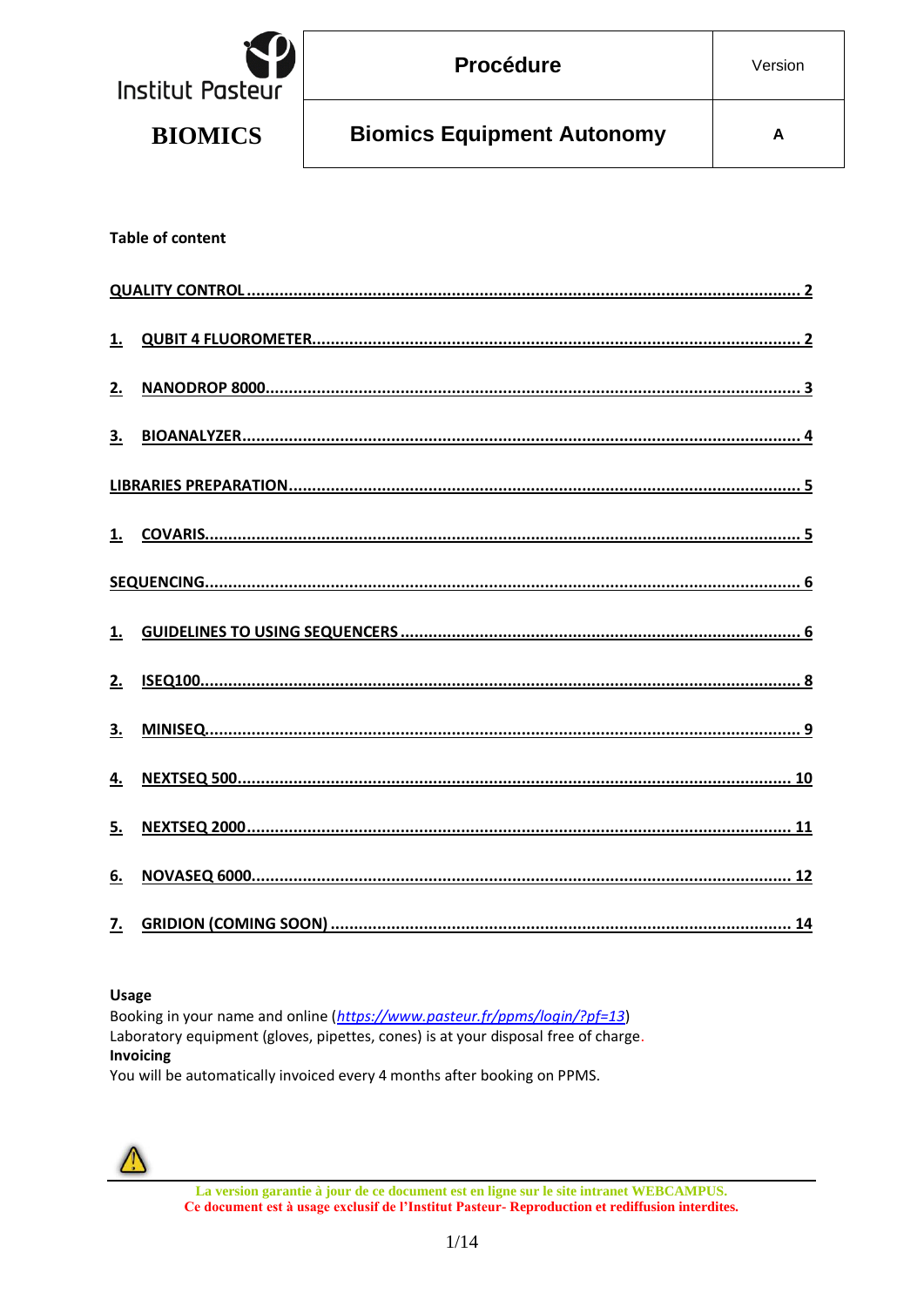

# **Quality control**

<span id="page-1-1"></span><span id="page-1-0"></span>**1. QUBIT 4 Fluorometer**



#### **Description**

Qubit doses nucleic acids in a sensitive and specific way accurately measures the concentration of nucleic acids, whether they are double-stranded DNA, singlestranded DNA, total RNA or microRNA, even in the presence of contaminants (Technology: Fluorescence)

#### **Usage**

For autonomous use, no training, follow the protocol next to the machine.

#### **Invoicing**

One hour of use is charged regardless of the type of use (prices are indicated on PPMS).

#### **Contact**

[Biomics-Qubit@pasteur.fr](mailto:Biomics-Qubit@pasteur.fr)

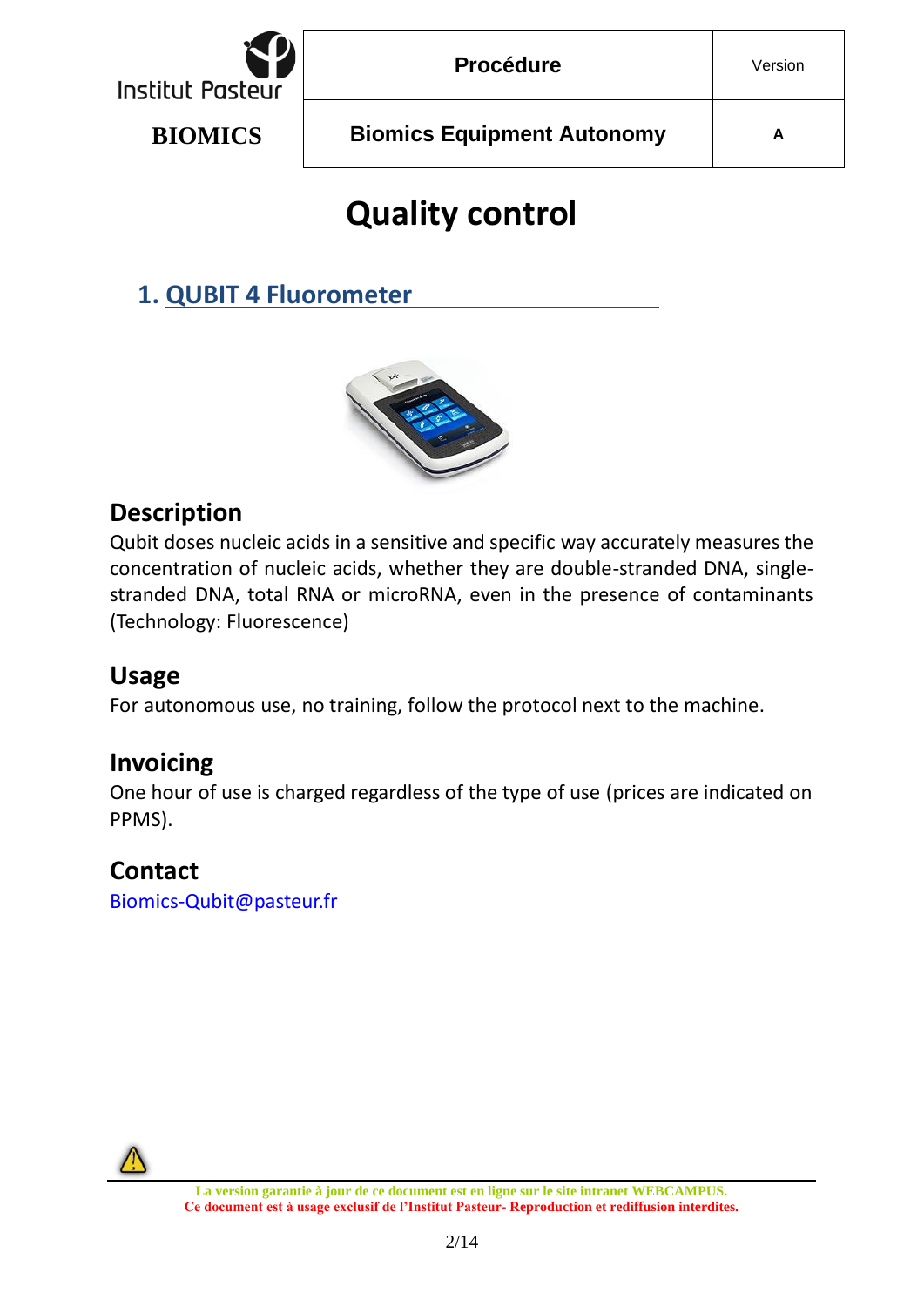| <b>Institut Pasteur</b> | <b>Procédure</b>                  | Version |
|-------------------------|-----------------------------------|---------|
| <b>BIOMICS</b>          | <b>Biomics Equipment Autonomy</b> | A       |

<span id="page-2-0"></span>**2. NanoDrop 8000**



#### **Description**

The NanoDrop™ 8000 spectrophotometer takes full-spectrum UV-Vis absorbance measurements of up to eight nucleic acid samples simultaneously.

#### **Usage**

For autonomous use, no training, follow the protocol next to the machine.

#### **Invoicing**

One hour of use is charged regardless of the type of use (prices are indicated on PPMS).

## **Contact**

[Biomics-Nanodrop@pasteur.fr](mailto:Biomics-Nanodrop@pasteur.fr)

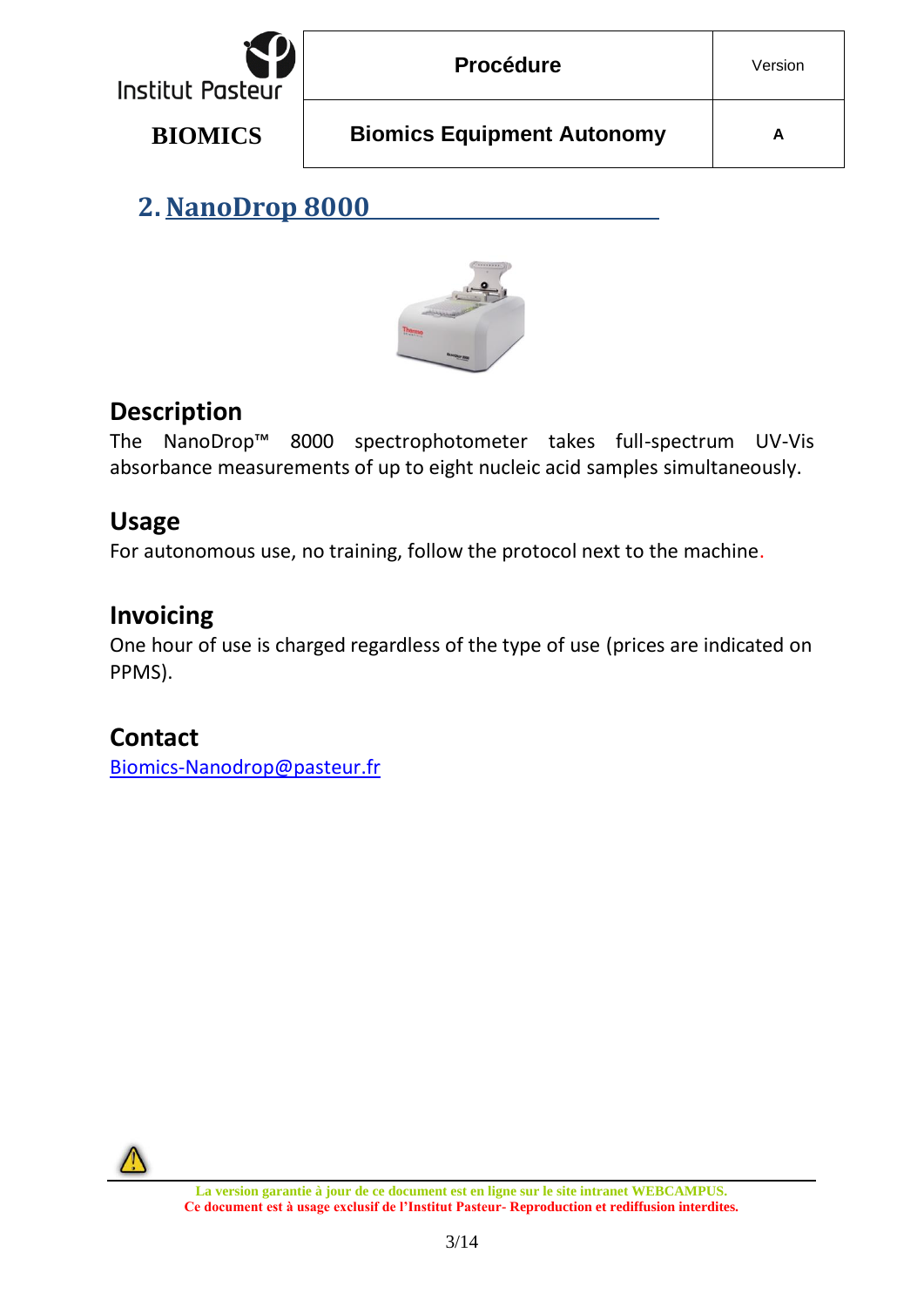

## <span id="page-3-0"></span>**3. Bioanalyzer**



#### **Description**

The Bioanalyzer 2100 is dedicated to miniaturized electrophoresis in a network of microcapillary channels. DNA, RNA and even proteins can be analyzed on single-use chips called "Lab-On-a-Chips". Samples are deposited on specific chips depending on the type of sample.

Electrophoresis, managed by the 2100 Expert software, is fast and provides both qualitative and quantitative data on the samples.

#### **Usage**

For autonomous use it is necessary:

- Have followed and validated the online training [\(https://moocs.pasteur.fr\)](https://moocs.pasteur.fr/)
- Equipment (**chips** and **kits**) are included

## **Invoicing**

One hour of use is charged regardless of the type of use (prices are indicated on PPMS).

*Tip: grouping the chips will therefore be cheaper for you per chip.*

#### **Contact**

[Biomics-Bioanalyzer@pasteur.fr](mailto:Biomics-Bioanalyzer@pasteur.fr)

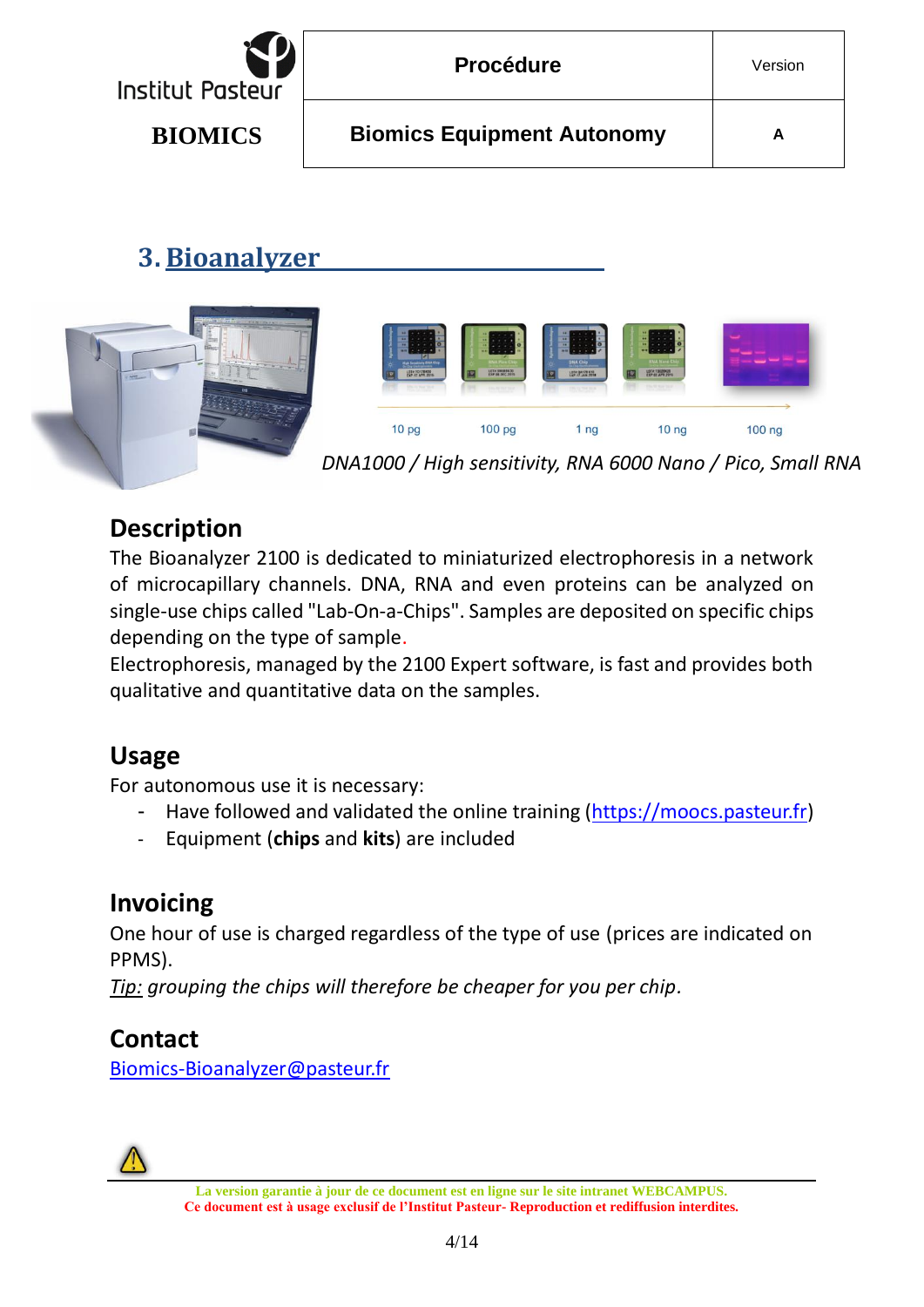

# **Libraries preparation**

## <span id="page-4-1"></span><span id="page-4-0"></span>**1. Covaris**



#### **Description**

Covaris is recognized as the reference for DNA fragmentation. Adaptive Focused Acoustics technology (AFA™) allows precise control of the mechanical fragmentation of DNA. In addition, this process is isothermal, so it does not create bias or damage fragments.

Perfect solution for generating DNA fragments for use in building NGS libraries. Users can precisely choose the size of the DNA fragments: between 100 and 1500 bp with microTUBE and between 2 and 5 kb with miniTUBE.

#### **Usage**

For autonomous use it is necessary:

- Have followed and validated the online training [\(https://moocs.pasteur.fr\)](https://moocs.pasteur.fr/)
- Have followed and validated the 1st use with one of the persons in charge
- Buy Covaris consumables (bar or plate) [\(https://portailha.pasteur.fr\)](https://portailha.pasteur.fr/)

#### **Invoicing**

One hour of use is charged regardless of the type of use (prices are indicated on PPMS).

## **Contact**

[Biomics-Covaris@pasteur.fr](mailto:Biomics-Covaris@pasteur.fr)

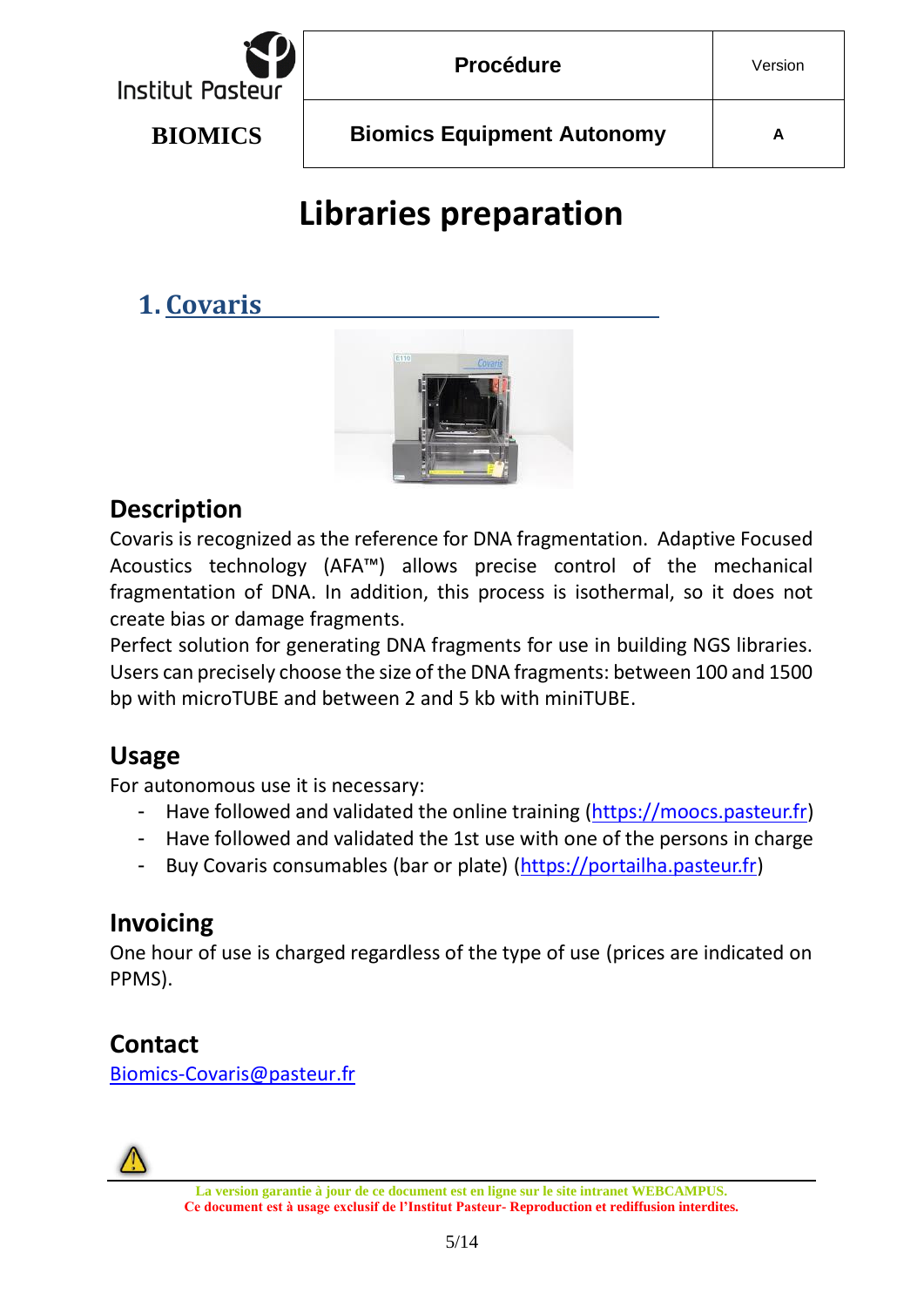

## **Sequencing**

## <span id="page-5-1"></span><span id="page-5-0"></span>**1. Guidelines to using sequencers**

#### **1- Obtaining authorization to use the sequencer**

i. Following the online course available on the site [https://moocs.pasteur.fr](https://moocs.pasteur.fr/)

ii. Answering the quizzes for each module and having 75% overall success rate iii. First run supervised by a Biomics member

After validation of the above steps, you obtain access to the machine reservation on the PPMS site of the Institut Pasteur.

[https://www.pasteur.fr/ppms/login/?pf=13.](https://www.pasteur.fr/ppms/login/?pf=13)

#### **2- Booking conditions**

a. Reservation by name on PPMS, any abuse will be punished by a ban on access b. Duration in 2-hour periods, hourly cost displayed on PPMS

| <b>Sequencing kits</b>                   | <b>Reads</b> | Gb  | portailHA   | <b>PPMS</b><br>slot | <b>Total</b> |
|------------------------------------------|--------------|-----|-------------|---------------------|--------------|
| ISeq100 kit (300 cycles)                 | 4M           | 1.2 | 20021534    | 10                  | 20h          |
| MiniSeq Mid Output Kit (300 cycles)      | 8M           | 2.4 | 15073757    | 9                   | 18h          |
| MiniSeq High Output kit (75 cycles)      |              | 1.9 | 15073752    | $\overline{4}$      | 8h           |
| MiniSeq High Output kit (150 cycles)     | 25M          | 3.8 | 15073753    | $\overline{7}$      | 14h          |
| MiniSeq High Output kit (300 cycles)     |              | 7.5 | 15073755    | 13                  | 26h          |
| NextSeq 500 Mid Output kit (150 cycles)  | 130M         | 20  | 20024904    | 8                   | 16h          |
| NextSeq 500 Mid Output kit (300 cycles)  |              | 39  | 20024905    | 14                  | 28h          |
| NextSeq 500 High Output kit (75 cycles)  |              | 30  | 20024906    | 6                   | 12h          |
| NextSeq 500 High Output kit (150 cycles) | 400M         | 60  | 20024907    | 10                  | 20h          |
| NextSeq 500 High Output kit (300 cycles) |              | 120 | 20024908    | 15                  | 30h          |
| NextSeq 2000 P1 Reagents (300 cycles)    | 100M         | 30  | coming soon | 10                  | 20h          |
| NextSeq 2000 P2 Reagents (100 cycles)    |              | 40  | 20043738    | 7                   | 14h          |
| NextSeq 2000 P2 Reagents (200 cycles)    | 400M         | 80  | 20046812    | 11                  | 22h          |
| NextSeq 2000 P2 Reagents (300 cycles)    |              | 120 | 20046813    | 15                  | 30h          |
| NextSeq 2000 P3 Reagents (50 cycles)     |              | 60  | 20046810    | 6                   | 12h          |
| NextSeq 2000 P3 Reagents (100 cycles)    |              | 120 | 20040559    | 10                  | 20h          |
| NextSeq 2000 P3 Reagents (200 cycles)    | 1200M        | 240 | 20040560    | 17                  | 34h          |
| NextSeq 2000 P3 Reagents (300 cycles)    |              | 360 | 20040561    | 24                  | 48h          |

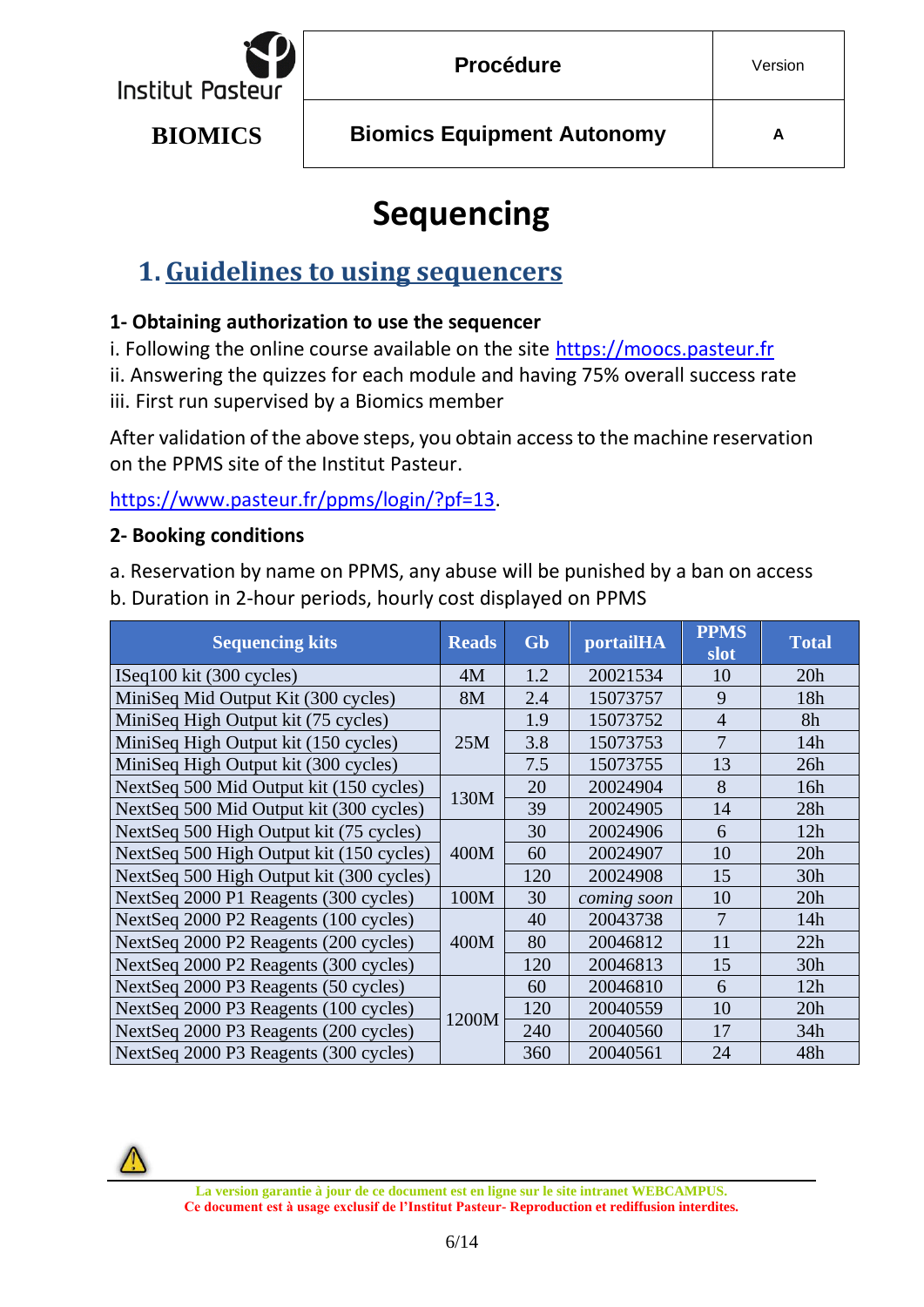

c. In the event of failure to respect the time slots, a penalty is applied if the cancellation is made less than 24 hours before and the time slots are not resumed

#### **3- Reagents and Equipment**

a. The sequencing reagents required for the run must be purchased by the user.

b. Small equipment (pipettes, tips, gloves...) is available in the sequencer room

c. Waste management must follow the indications displayed in the sequencer room

#### **4- Commitments of the Biomics platform**

a. Provide the necessary advice and expertise for the autonomous use of the sequencer.

b. Provide technical assistance when needed.

c. Ensuring sustainability through technical and technological watch and continuous training.

d. Implement annual maintenance of the sequencer.

e. Ensure the transfer of data generated by the sequencer.

#### **5- Commitments of the user**

a. Respect the reservation schedule.

b. Preserve the integrity of the equipment and warn those responsible of any problems.

c. Comply with the operating rules according to the information received during the training.

d. Observe the instructions for use of the equipment and the health and safety rules

e. The user is fully responsible for his run - from preparation of the libraries, purchase of sequencing reagents, launch and quality control of the run

f. The user can load, with the pool (equi-molarity), the PhiX control at 1% (10% to 50% if low diversity). In case of malfunction, only runs with PhiX will be supported by Illumina

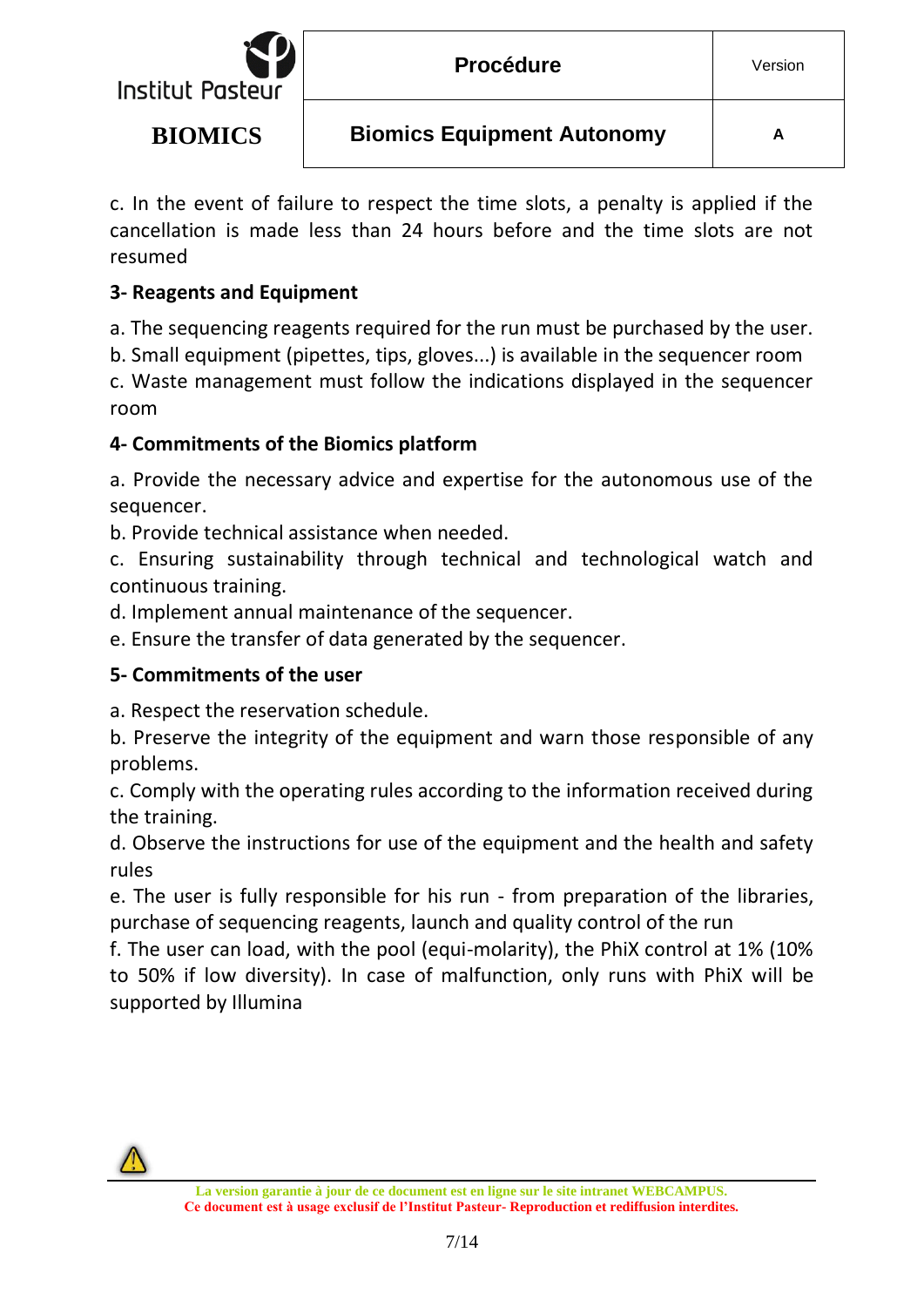

<span id="page-7-0"></span>**2.Iseq100**



## **Description**

The ISeq 100 is a low output NGS sequencer using the same types of libraries as the other Illumina sequencers. It is particularly suitable for WGS (bacteria, viruses) or as a control quality before NovaSeq 6000.

#### **Usage**

For autonomous use it is necessary:

- Have followed and validated the online training [\(https://moocs.pasteur.fr](https://moocs.pasteur.fr/)*)*
- Buy a ISeq100 kit (portailha.pasteur.fr)

Data recovery: enter your **email in the name of your run**, automatic sending. Help (demultiplex): *<https://biomics.pasteur.fr/drylab/category/help-desk.html>*

#### **Invoicing**

One hour of use is charged regardless of the type of use (prices are indicated on PPMS).

#### **Contact**

[Biomics-Iseq@pasteur.fr](/Users/vbriolat/Desktop/Support%202022/Attribution_Valerie-Briolat/Autonomy/biomics-iseq@pasteur.fr)

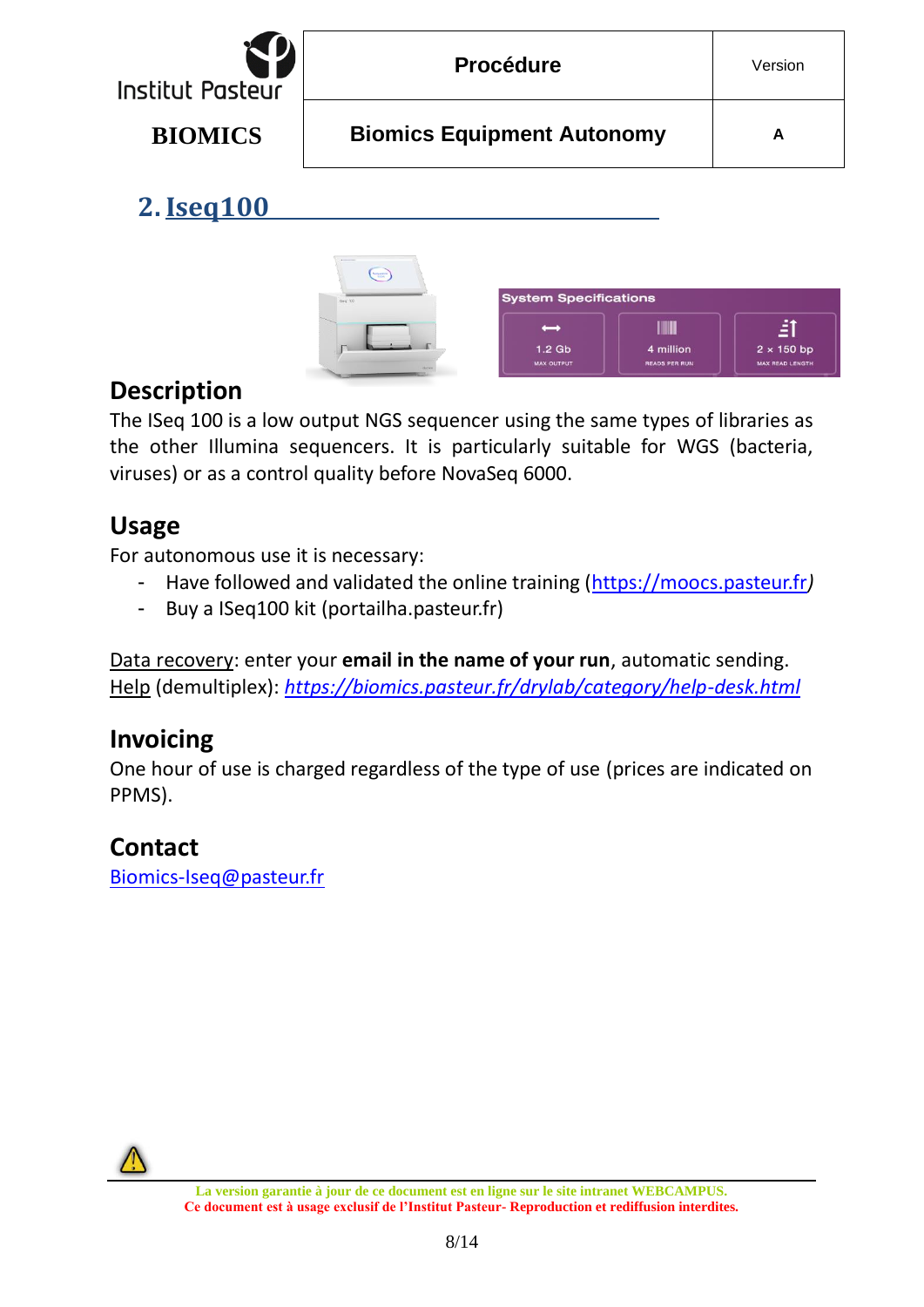

## <span id="page-8-0"></span>**3. MiniSeq**



## **Description**

The MiniSeq is a low throughput NGS sequencer using the same types of libraries as other Illumina sequencers. Its multiple cassettes make it flexible.

#### **Usage**

For autonomous use it is necessary:

- Have followed and validated the online training [\(https://moocs.pasteur.fr](https://moocs.pasteur.fr/)*)*
- Have followed and validated the  $1^{st}$  use with one of the persons in charge
- Buy a MiniSeq kit (portailha.pasteur.fr)

Data recovery: enter your **email in the name of your run**, automatic sending. Help (demultiplex): *<https://biomics.pasteur.fr/drylab/category/help-desk.html>*

#### **Invoicing**

One hour of use is charged regardless of the type of use (prices are indicated on PPMS).

#### **Contact**

[Biomics-Miniseq@pasteur.fr](/Users/vbriolat/Desktop/Support%202022/Attribution_Valerie-Briolat/Autonomy/biomics-miniseq@pasteur.fr)

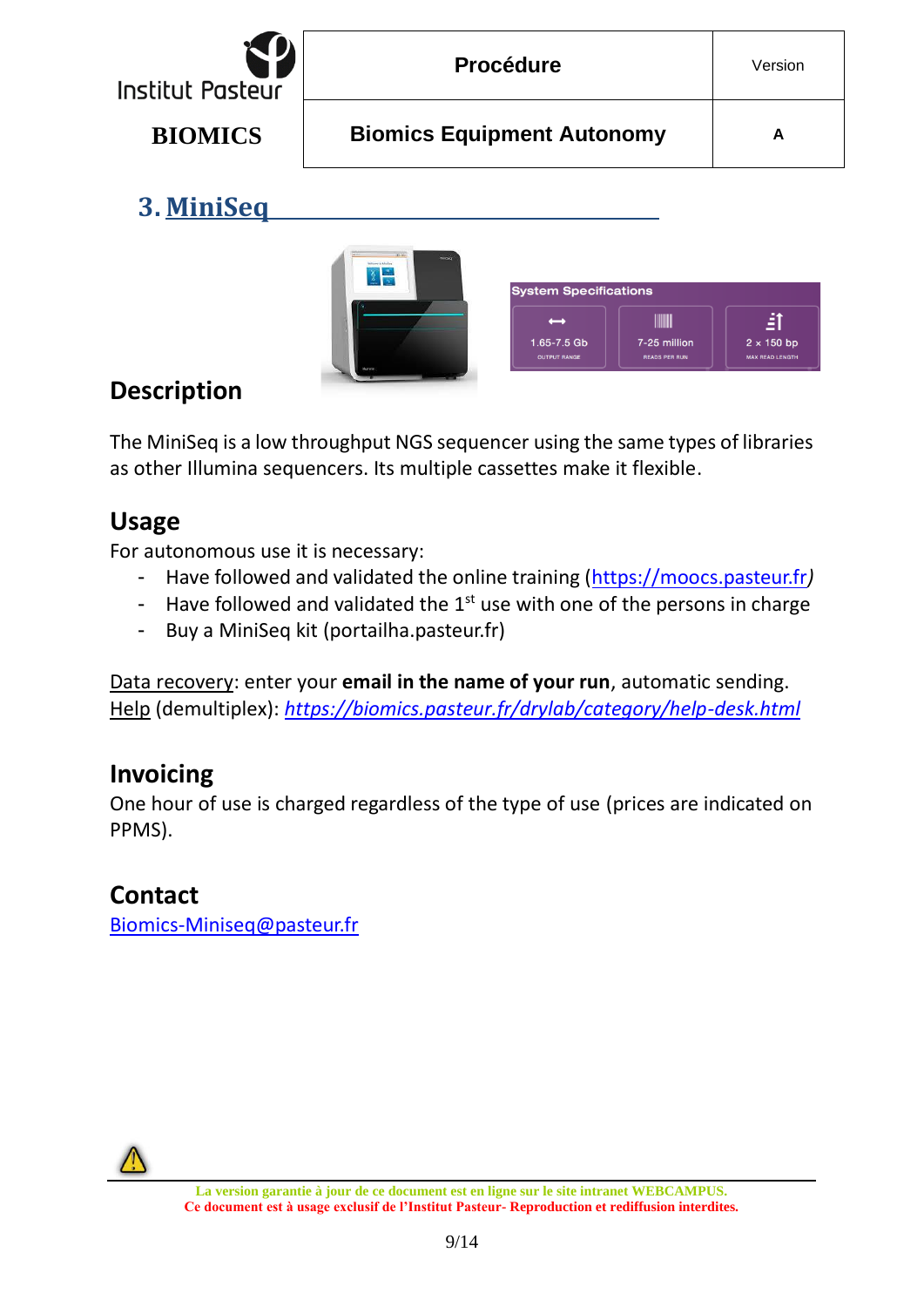<span id="page-9-0"></span>

**EADS PER RU** 

**READ LEN** 

#### **Description**

The NextSeq 500 is a medium throughput NGS sequencer using the same types of libraries as other Illumina sequencers. Its multiple cassettes make it very flexible (virus -> human).

#### **Usage**

For autonomous use it is necessary:

- Have followed and validated the online training [\(https://moocs.pasteur.fr](https://moocs.pasteur.fr/)*)*
- Have followed and validated the  $1<sup>st</sup>$  use with one of the persons in charge
- Buy a NextSeq 500 kit (portailha.pasteur.fr)

Data recovery: enter your **email in the name of your run**, automatic sending. Help (demultiplex): *<https://biomics.pasteur.fr/drylab/category/help-desk.html>*

#### **Invoicing**

One hour of use is charged regardless of the type of use (prices are indicated on PPMS).

## **Contact**

[Biomics-Nextseq@pasteur.fr](/Users/vbriolat/Desktop/Support%202022/Attribution_Valerie-Briolat/Autonomy/biomics-nextseq@pasteur.fr)

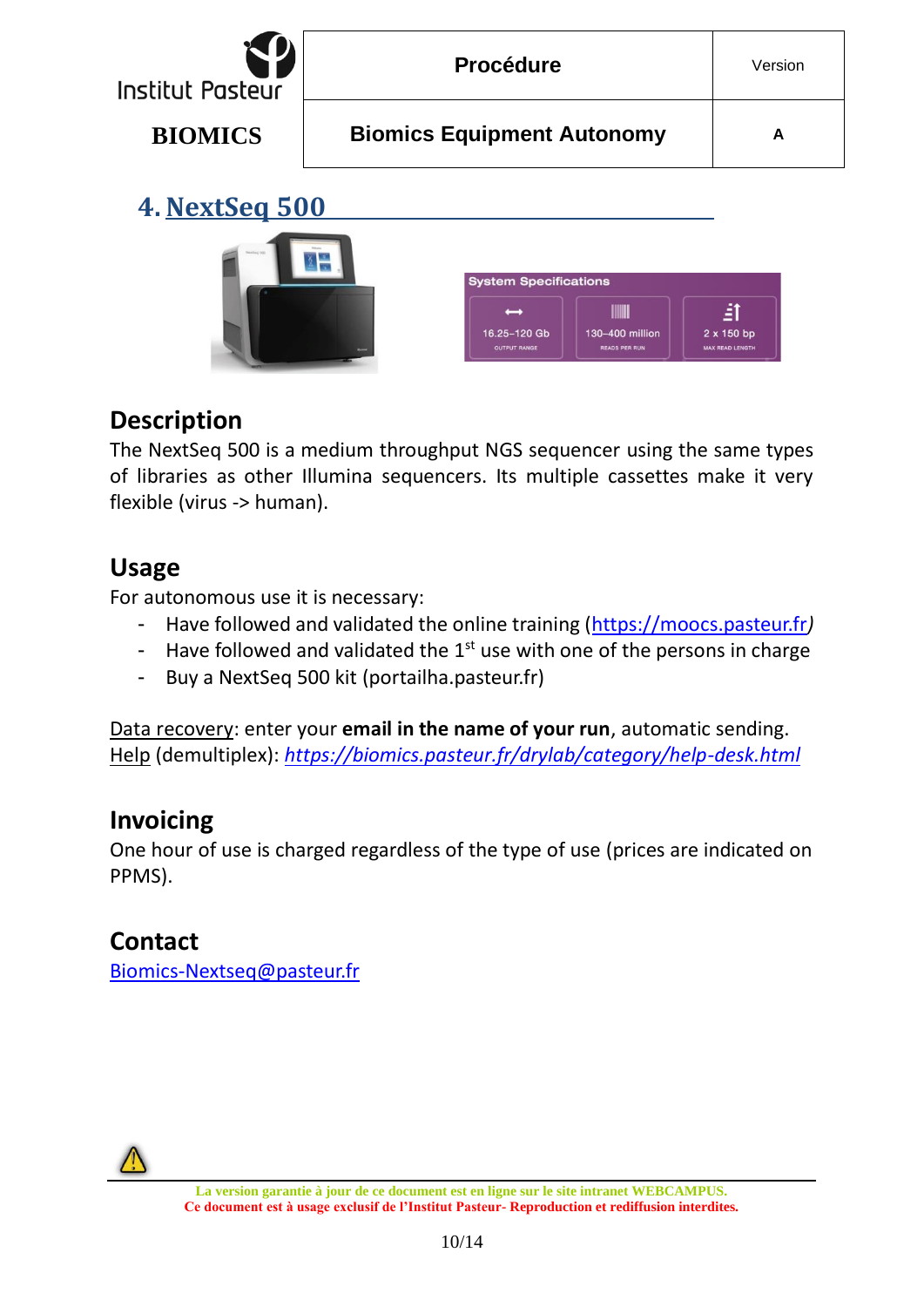

## <span id="page-10-0"></span>**5. NextSeq 2000**



#### **Description**

The NextSeq 2000 is a medium throughput NGS sequencer using the same types of libraries as other Illumina sequencers. Its multiple cassettes make it very flexible (virus -> human).

#### **Usage**

For autonomous use it is necessary:

- Have followed and validated the online training [\(https://moocs.pasteur.fr](https://moocs.pasteur.fr/)*)*
- Have followed and validated the  $1^{st}$  use with one of the persons in charge
- Buy a NextSeq 2000 kit (portailha.pasteur.fr)

Data recovery: enter your **email in the name of your run**, automatic sending. Help (demultiplex): *<https://biomics.pasteur.fr/drylab/category/help-desk.html>*

#### **Invoicing**

One hour of use is charged regardless of the type of use (prices are indicated on PPMS).

#### **Contact**

[Biomics-Nextseq@pasteur.fr](/Users/vbriolat/Desktop/Support%202022/Attribution_Valerie-Briolat/Autonomy/biomics-nextseq@pasteur.fr)

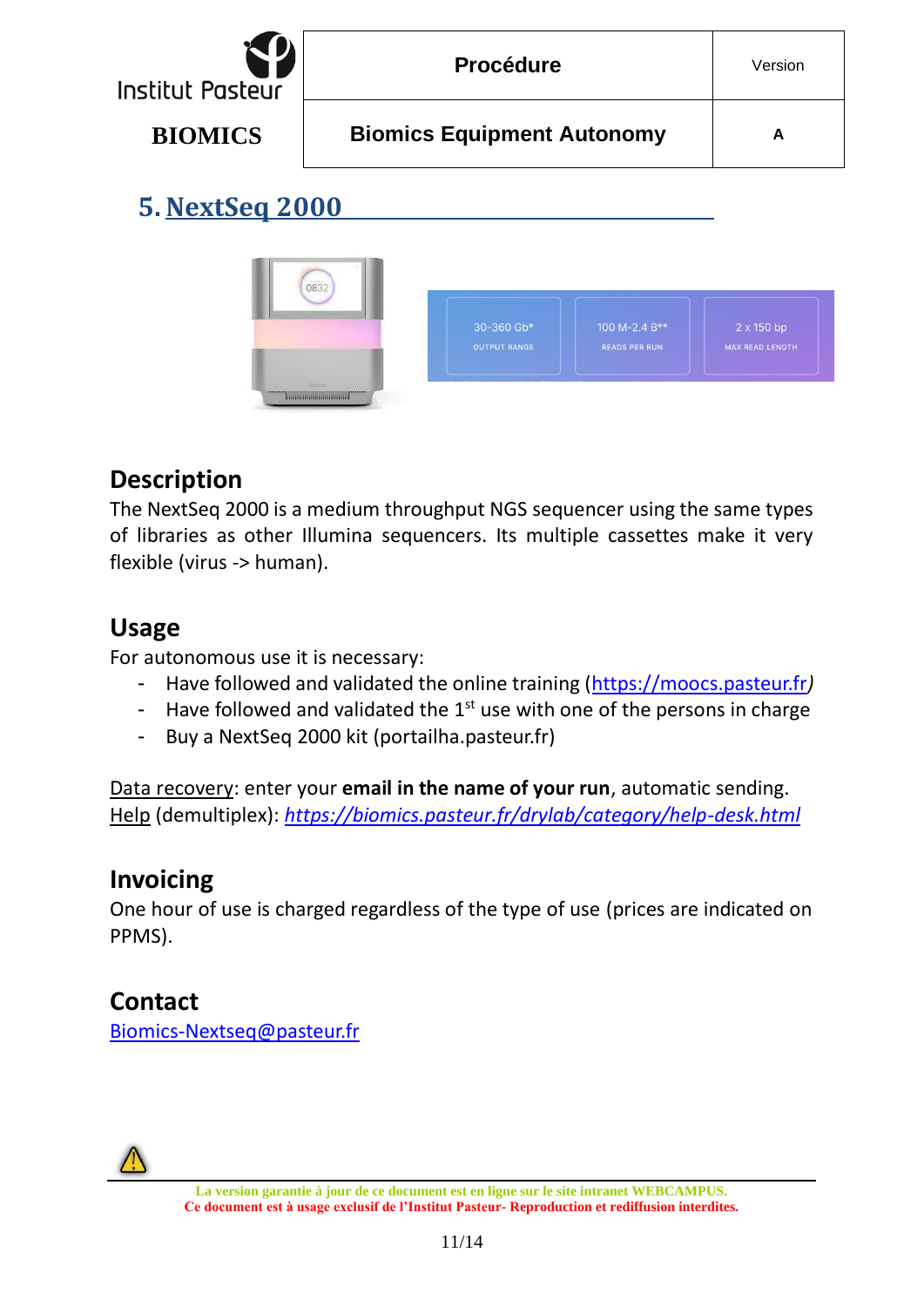<span id="page-11-0"></span>

| <b>Institut Pasteur</b> | <b>Procédure</b>                                                                    | Version |
|-------------------------|-------------------------------------------------------------------------------------|---------|
| <b>BIOMICS</b>          | <b>Biomics Equipment Autonomy</b>                                                   | A       |
| 6. NovaSeq 6000         |                                                                                     |         |
|                         | (Minimum of 12 h/ 120 Gb)<br>Library drop off only<br><b>System Specifications'</b> |         |

#### **Description**

The NovaSeq 6000 is a High throughput NGS sequencer using the same types of libraries as other Illumina sequencers. Sequencing (only PE150, ≥ 400M reads) is outsourced to Novogene UK, Biomics manages user libraries up to data delivery.

4800-6000 Gb

 $32-40B$ 

**READS PER RU** 

 $2 \times 250$  bp

MAX READ LENGTI

#### **Usage**

**One sequencing format : PE 150** per 10 Gb step (eg. 400M reads = 120 Gb) (Recommended) test your libraries with an ISeq100 run to validate clustering Processing UK, Delay : 4-6 week from libraries sending (only Monday or Tuesday) After PPMS booking, a Biomics member will contact you.

For Full service (Lib+Seq) contact **thomas.damagne[z@novogene-europe.com](mailto:haifa.sghairi@novogene-europe.com)** DNA or RNA samples could be processed outside Europe, you are responsible for the legal authorizations (MOT, Human…)

#### **Invoicing**

One hour of use is charged per 10 Gb of sequence regardless of the type of use (prices are indicated on PPMS).

#### **Contact**

[Biomics-Novaseq@pasteur.fr](/Users/vbriolat/Desktop/Support%202022/Attribution_Valerie-Briolat/Autonomy/biomics-novaseq@pasteur.fr)

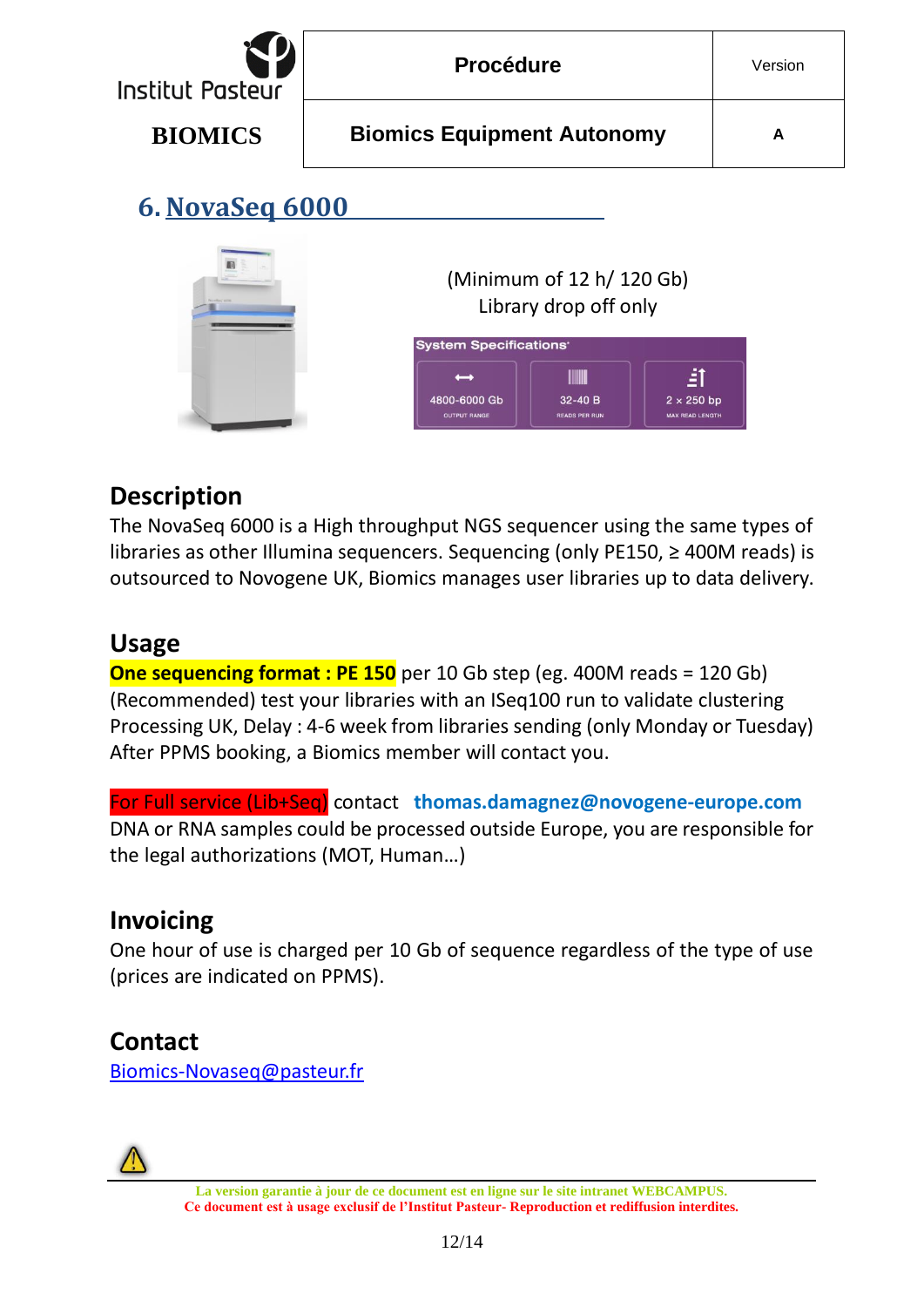

## **Novogene\_Shipment Instruction (via PPMS)**

#### **1-Samples preparation (library)**

Library concentration :  $\geq 0.5$  ng/uL (concentration quantified by Qubit) Insert size = sum of (insert eg.  $350-500$  bp + adapters eg.  $120$  bp) Main peak present, no multiple peaks, no adapter conta., no primer dimers. Library volume requirement (PE150 only, S4 flowcell):

| Data Amount                                                   | Volume Requirement*                                    |
|---------------------------------------------------------------|--------------------------------------------------------|
| $< 20 \text{ G}$                                              | $\geq$ 15µL                                            |
| 30G <x<100g< td=""><td><math>\geq</math> 25 µL</td></x<100g<> | $\geq$ 25 µL                                           |
| 100G < X < 400G                                               | $\geq$ 50 µL                                           |
| Lane sequence                                                 | $\geq$ 100ul (per lane, and add 10ul<br>one more lane) |

\*High concentration samples should be diluted before delivery

#### **2-Send to Biomics "Novogene\_Library\_Sample\_Information\_form" (Excel file send by email after booking)**

#### **Complete**

- Library information and preparation method
- Sample informations:

**species, library type, library name, index, concentration, volume, insert size**

#### **3-Shipping instructions**

For library, Novogene accepts 1.5ml or 2ml DNase- / RNase-free microcentrifuge tubes. 96-well plates, PCR stripe tubes are NOT acceptable containers.

Please seal the opening of the tube with layers of Parafilm and place the sample tubes in a container such as a 50-ml tube or a box with interior racks/holders.

Write on box or tube :

- Name and project number/date/type of samples (ex: 50 DNA libraries, 1 pool 10 libraries). Information on « Sample Information Form » matches the labels on the tubes. Don't use any special caracters for sample name.

*NB. To obtain the requested quantity, Novogene can propose us an additional sequencing that adds 2 weeks. We will contact you before making the decision*



**La version garantie à jour de ce document est en ligne sur le site intranet WEBCAMPUS. Ce document est à usage exclusif de l'Institut Pasteur- Reproduction et rediffusion interdites.**